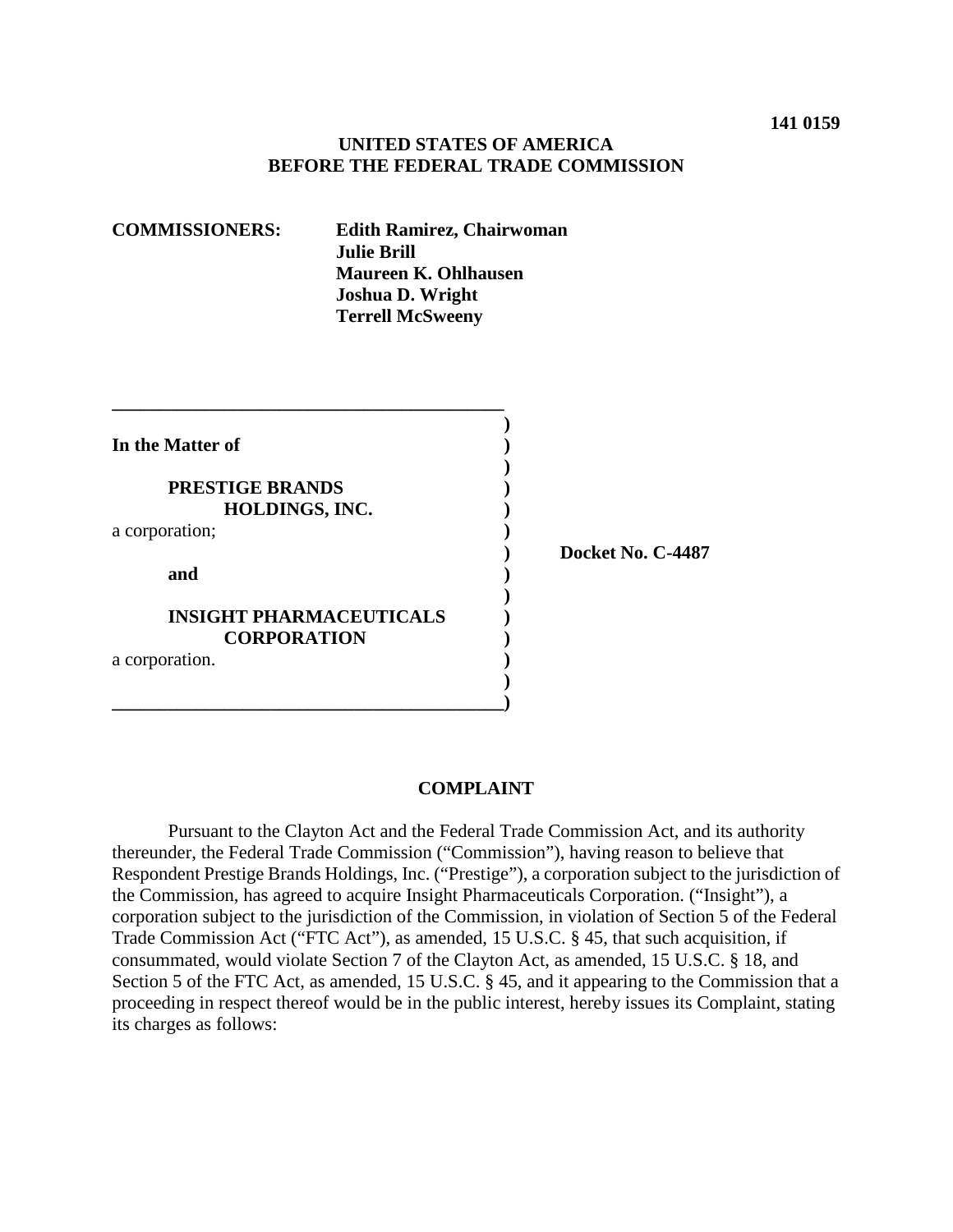#### **I. RESPONDENTS**

1. Respondent Prestige is a corporation organized, existing, and doing business under and by virtue of the laws of the State of Delaware, with its corporate head office and principal place of business located at 660 White Plains Road, Suite 250, Tarrytown, New York 10591.

2. Respondent Insight is a corporation organized, existing, and doing business under and by virtue of the laws of the State of Delaware, with its corporate head office and principal place of business located at 900 Northbrook Drive, Suite 200, Trevose, Pennsylvania 19053.

3. Each Respondent is, and at all times relevant herein has been, engaged in commerce, as "commerce" is defined in Section 1 of the Clayton Act as amended, 15 U.S.C. § 12, and is a company whose business is in or affects commerce, as "commerce" is defined in Section 4 of the FTC Act, as amended, 15 U.S.C. § 44.

# **II. THE PROPOSED ACQUISITION**

4. Pursuant to a Stock Purchase Agreement dated April 25, 2014 (the "Agreement"), Medtech Products Inc. ("Medtech"), a subsidiary of Prestige, intends to purchase all of the outstanding shares of Insight for approximately \$750 million (the "Acquisition"). The Acquisition is subject to Section 7 of the Clayton Act, as amended, 15 U.S.C. § 18.

## **III. THE RELEVANT MARKET**

5. For the purposes of this Complaint, the relevant line of commerce in which to analyze the effects of the Acquisition is the manufacture, marketing, distribution, and sale of over-the-counter ("OTC") motion sickness medications.

6. For the purposes of this Complaint, the United States is the relevant geographic area in which to assess the competitive effects of the Acquisition in the relevant line of commerce.

## **IV. THE STRUCTURE OF THE MARKETS**

7. Prestige and Insight are the two leading suppliers of branded OTC motion sickness medication in the United States and each other's closest competitor. The only other branded OTC motion sickness medication supplier has minimal sales. Private label OTC motion sickness products account for a substantial share of sales, but they have only a limited competitive impact in the market because they are usually priced at a fixed discount to branded OTC motion sickness medication products, and are not promoted or marketed. The Acquisition would substantially increase the Herfindahl-Hirschman Index.